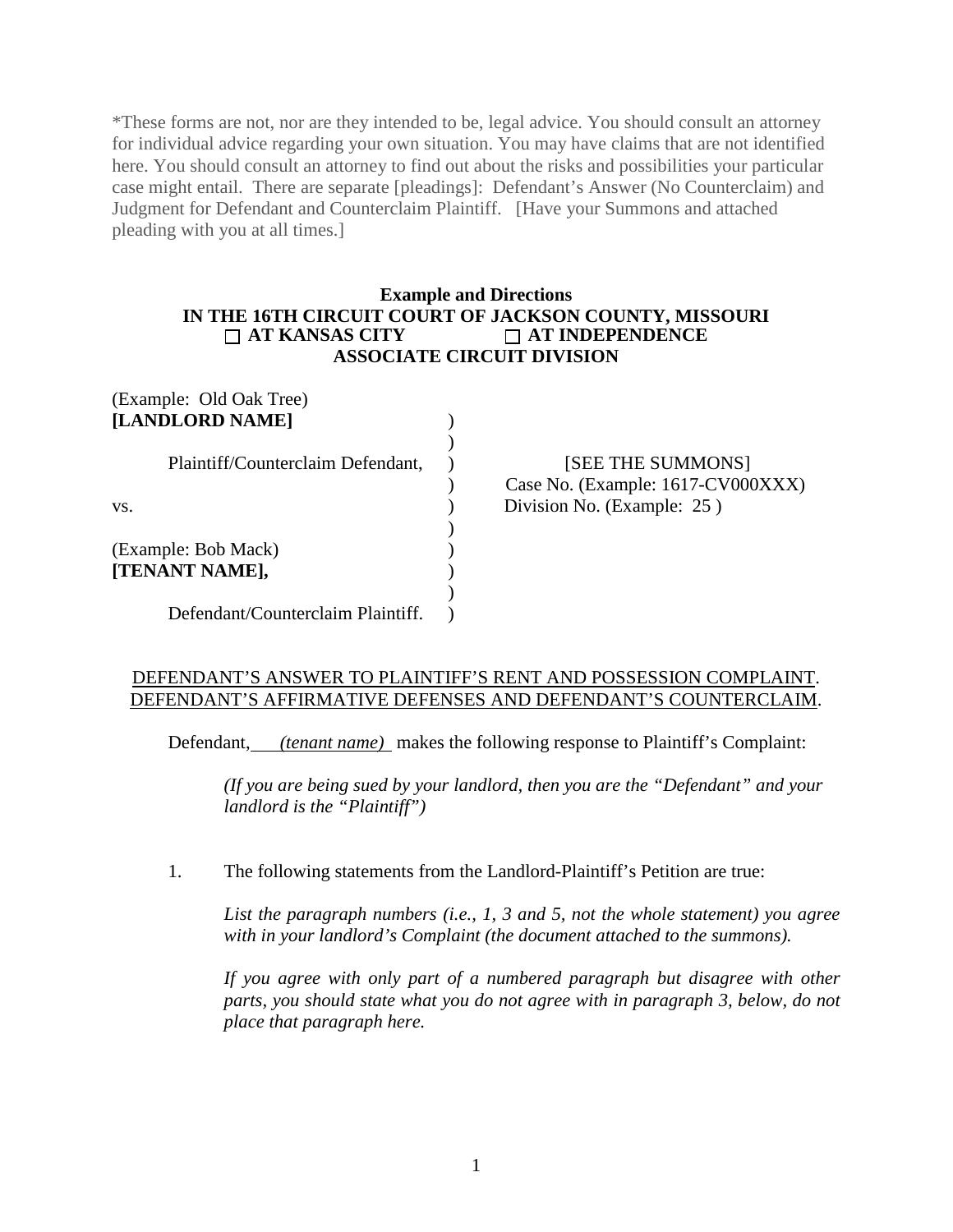2. The following statements from the Landlord-Plaintiff's Petition are not true:

*Write only the number of the paragraph statement (i.e., "2, 4 and 6"). Do not write out the entire paragraph statement.*

*If you agree with only part of a numbered paragraph but disagree with other parts, you should state what you do not agree with in paragraph 3, below.*

3. The following statements are true but I disagree with part of the statement

because:

4. Defendant does not know the answer, or does not have enough information to

answer, the following statements from the Landlord-Plaintiff's Complaint:

*List the paragraph numbers that contain information you don't know to be true or false. Write only the number of the statement (i.e., "7 and 8"). Do not write out the entire statement.*

5. Defendant denies any rent is owed as alleged by the Plaintiff. The rent allegedly

due is:

- incorrectly stated and I owe which I can pay today with court costs;  $\Box$
- $\Box$ overstated and contains charges and fees other than rent; I can pay any rent owed once the amount of rent due is determined;
- $\Box$ contains only charges and fees which are not rent;

 $\Box$ zero because the implied warranty of habitability is a complete defense to any rent owed as the rental value of my home with the current conditions unrepaired is zero.

- $\Box$ zero, no rent is due or owing and Court costs are not due as no rent was due at the time Complaint was filed.
- $\Box$  my rent is subsidized and Plaintiff illegally charged me for rent owed by the Housing Authority or HUD.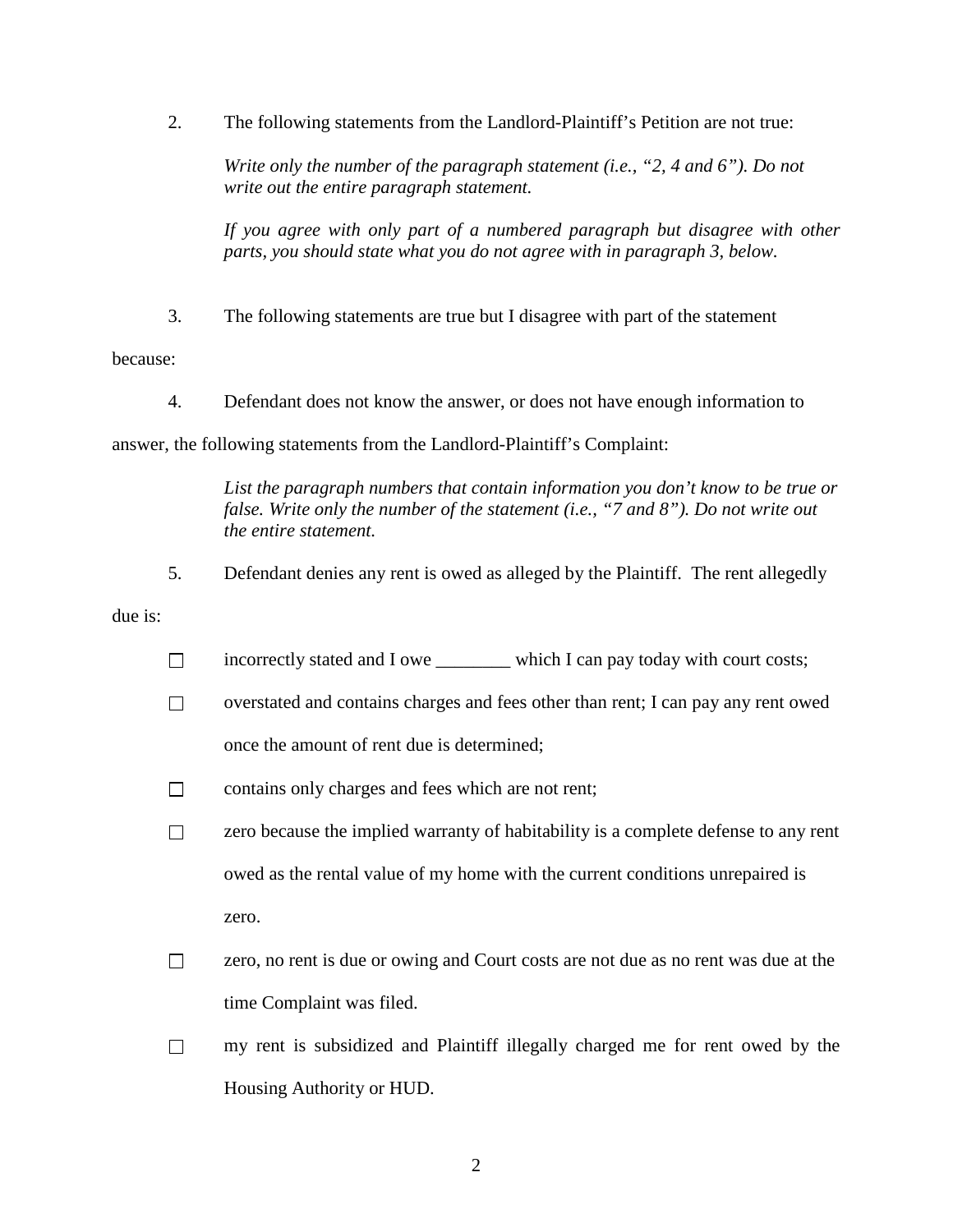6. I have checked above all known reasons for dismissal of this action, other reasons may also exist.

Defendant prays that the Court find in favor of the Defendant and against the Plaintiff, dismiss this cause of action with prejudice and for any other relief the Court finds just and reasonable.

*Attach the lease, any notices regarding rent owed, ledger or receipt showing how much paid or rent, etc.*

# **BREACH OF THE WARRANTY OF HABITABILITY**

7. The Landlord-Plaintiff's property was not a clean, sanitary or safe living

environment.

8. From about \_\_\_\_/\_\_\_/\_\_ *(insert the date the problem(s) began, for example:* 

*12/20/2015)* until present the following conditions of the Landlord-Plaintiff's property that

harmed my/our health or safety and made the Landlord-Plaintiff's property unsafe, unclean and

hazardous to the well-being of those who live there:

*Describe the problem that made the home unclean, unsafe or unsanitary. For example: there was no heat in the house, there was a rodent infestation, the wiring was dangerous, there was mold, the doors and windows did not close, the plumbing did not work. List one problem per letter on the letters below. [If you only have one problem, only fill out "the appropriate letter."] If you have more problems, attach another sheet. State the date the problem began if different than above.*

*We recommend having a City inspection and good quality color pictures if possible, preferably printed out. Bring the City's letter regarding Code violations. These will be marked as exhibits.*

- *a. Furnace didn't work.*  $\Box$
- *b. Hot water heater didn't work.*  $\Box$
- $\Box$ *c. Rats were in the house, came in through hole, door, or \_\_\_\_\_\_\_\_\_\_\_\_\_\_\_.*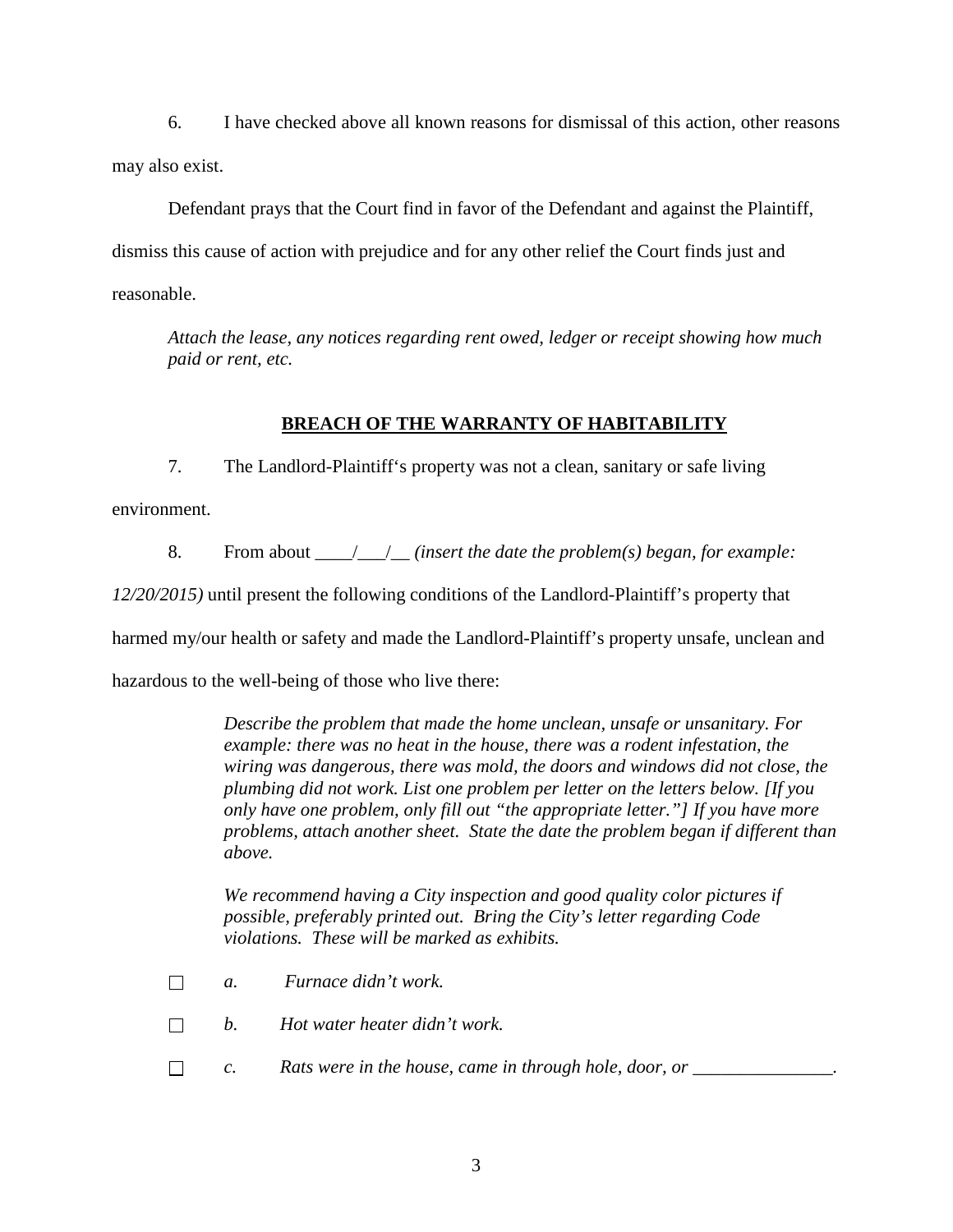| d.          | Bats or other animals live in the attic.                             |
|-------------|----------------------------------------------------------------------|
| е.          | Cooking stove did not work.                                          |
| f.          | Sewage in basement.                                                  |
| g.          | Holes in floor, walls, roof, doors, windows (circle all that apply). |
| $h$ .       | Leaking roof or ceiling causing problems.                            |
| i.          | Electrical problem (describe).                                       |
| j.          | Sewer system not working.                                            |
| $k_{\cdot}$ |                                                                      |
| l.          |                                                                      |
| m.          |                                                                      |
| n.          |                                                                      |
|             |                                                                      |

9. Defendant told the Landlord-Plaintiff about the problems listed above on the

following date(s)

*List the date and type of each communication you had with the landlord, including texts, phone calls, emails and letters; if you do not know exact dates, give the best description you can. For example: "text early in May." List one date per letter at the letters below. If you only had one communication with the Landlord about the problems, only fill out "a." If you had more than six communications with the Landlord about the problems, attach another sheet.*

| $\Box$ | $a$ .           |                                               |
|--------|-----------------|-----------------------------------------------|
| $\Box$ |                 | $\mathbf{b}$ .                                |
| $\Box$ | $\mathcal{C}$ . |                                               |
| $\Box$ |                 |                                               |
| $\Box$ |                 |                                               |
| $\Box$ | f.              |                                               |
| $\Box$ | g.              | <u> 1980 - Andrea Andrew Maria (h. 1980).</u> |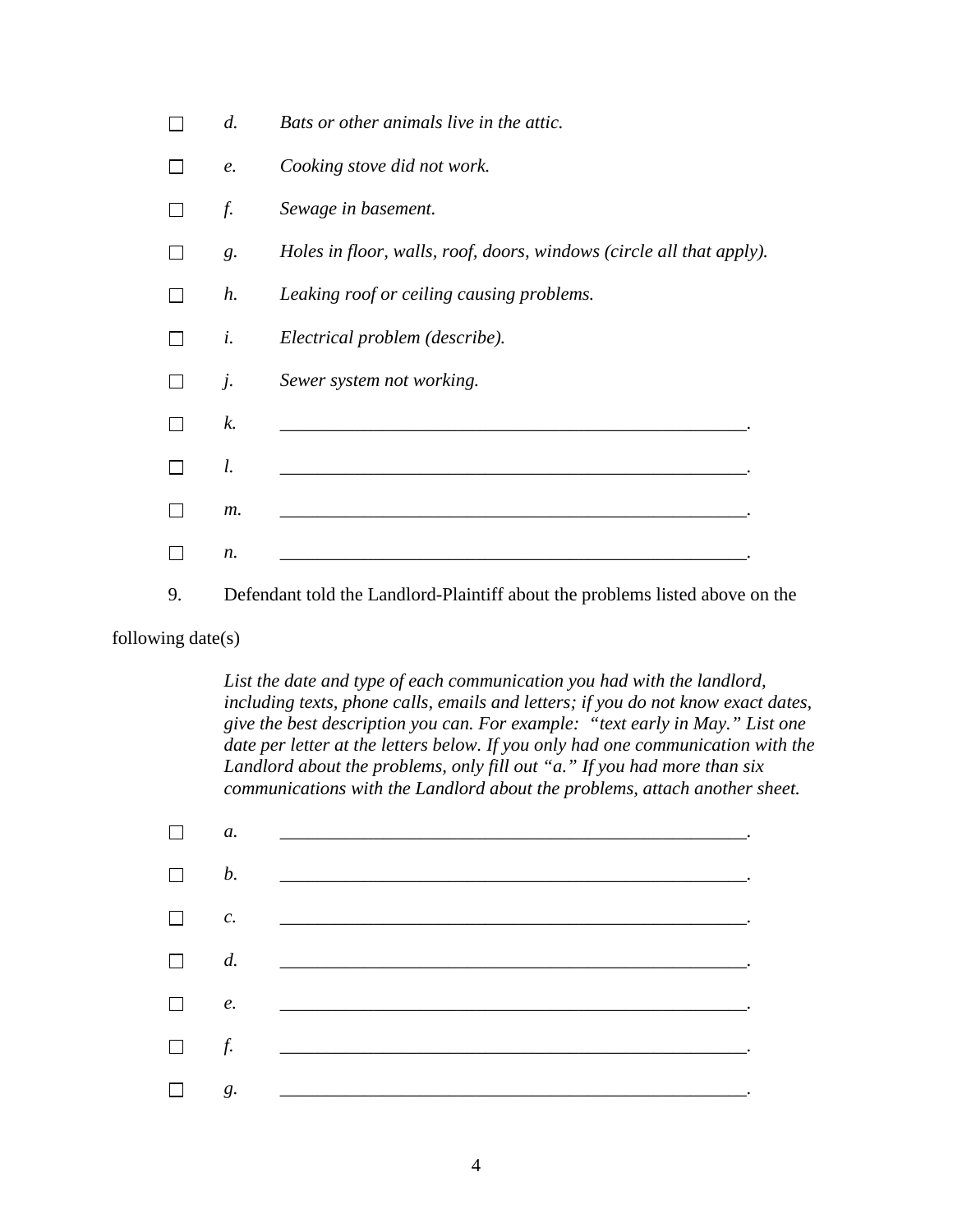$\Box$ 

*Attach copies of written communication as exhibits and bring your originals to court.*

*h. \_\_\_\_\_\_\_\_\_\_\_\_\_\_\_\_\_\_\_\_\_\_\_\_\_\_\_\_\_\_\_\_\_\_\_\_\_\_\_\_\_\_\_\_\_\_\_\_\_\_.*

10. The Defendant notified the City of Kansas City's 311 department on [date you called 311] regarding the state of disrepair that the property had fallen into. A code inspector from Neighborhood and Community Relations visited the property and cited Plaintiff for the following KC Code violations which show a per se breach of the warranty of habitability:

> *List the code violation(s) that the code inspector submitted. If you're not sure, call 311 at 816-513-1313 and ask them to tell you which code violations were "opened" for the property after you called in. You will need the order number the 311 operator gave you when the case was opened.*

|        |       | $\Box$ a. $\Box$ |
|--------|-------|------------------|
|        |       | $\Box$ b. $\Box$ |
|        |       | $\Box$ c. $\Box$ |
|        |       | $\Box$ d. $\Box$ |
| $\Box$ | $e$ . |                  |

11. Defendant gave the Landlord-Plaintiff reasonable notice and time to make the needed repairs but the Landlord never repaired the problems. Plaintiff has therefore breached the Implied Warranty of Habitability. Plaintiff's breach of the warranty of habitability provides a defense for non-payment of rent and rent must be reduced to the market value when the condition of the premises are considered and property is in poor repair. The amount of rent minus the decrease in value due to uninhabitable conditions equals the monthly rent which can be as little as zero.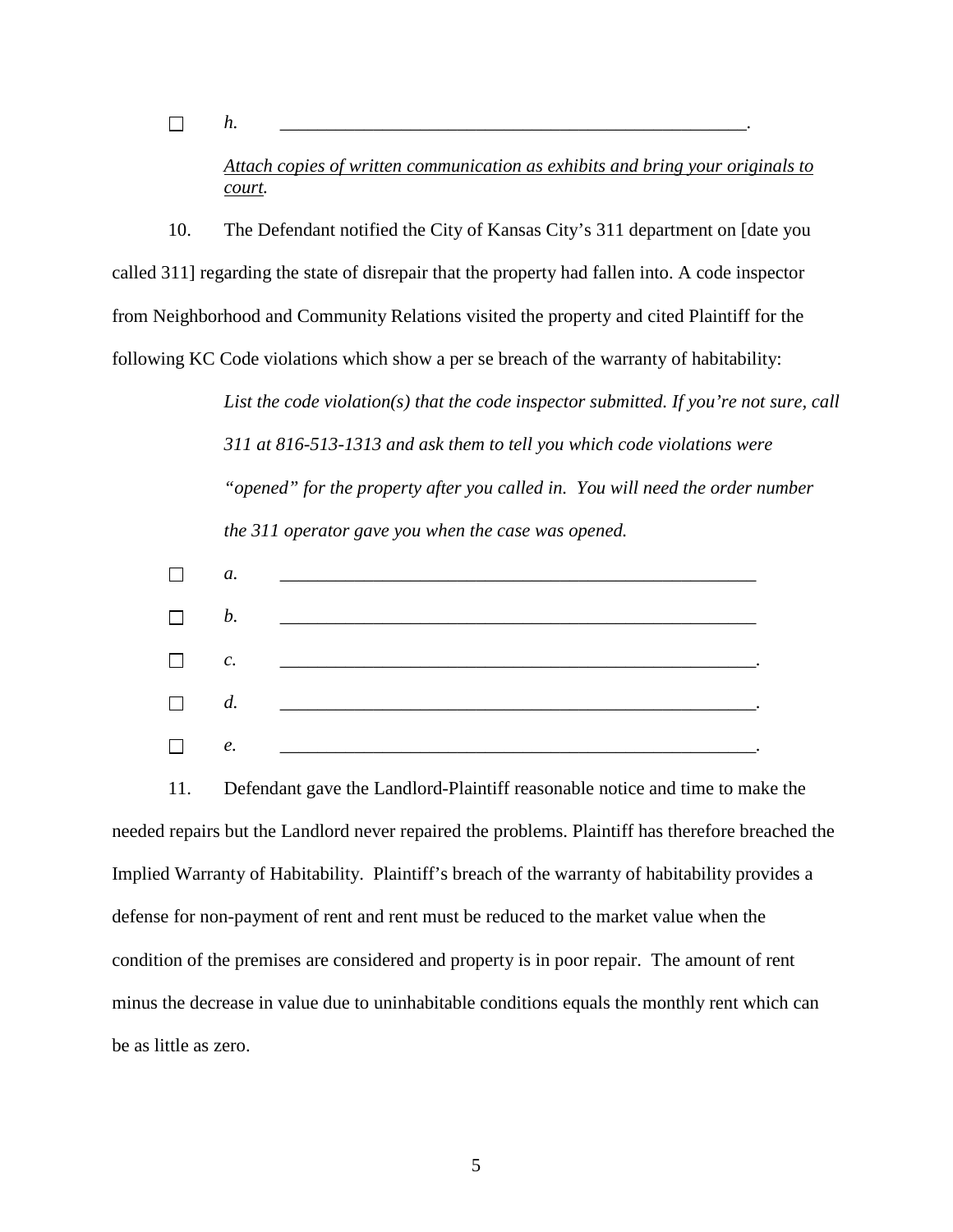12. Defendant also suffered additional damages for the following reasons.



Defendant prays that the Court dismiss Plaintiff's Petition with Prejudice and find in favor of the Defendant and award damages to the Counterclaim Plaintiff.

### **AFFIRMATIVE DEFENSES**

#### **SET-OFF**

13. The Landlord's Complaint demands payment for unpaid rent.

14. Defendant claims payment from Plaintiff for damages caused by Plaintiff due to its failure to make repairs. Defendant owes no rent or court costs if the damages are subtracted from any rent and court costs the Court may find is owed by Defendant.

15. Since no rent or court costs are owed by Defendant, the Court should not award judgment for any court costs to Plaintiff and Plaintiff should pay all costs.

Defendant prays that the Court subtracts Defendant's damages from any rent that the Court determines is unpaid and currently owed to the Landlord-Plaintiff. Defendant further requests Judgment in Defendant's favor and against the Plaintiff and such further and other relief as the Court deems just and reasonable.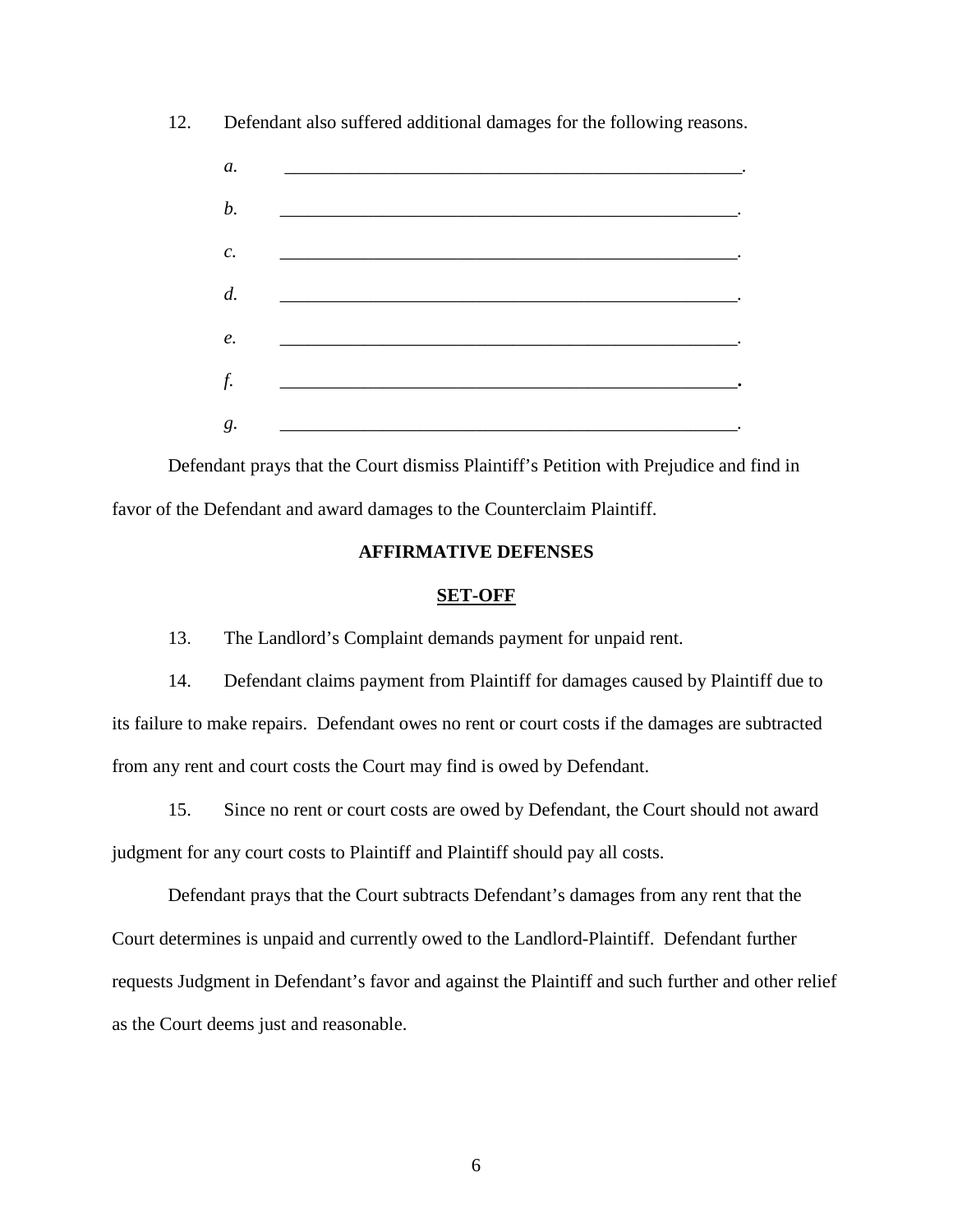#### **COUNTERCLAIM**

### **COUNT 1 – WARRANTY OF HABITABILITY**

16. As Counterclaim Plaintiff explained in paragraphs seven through twelve above, the Counterclaim Defendant did not provide a decent, safe and clean place to live and therefore Counterclaim Defendant breached the warranty of habitability.

17. Because the Counterclaim Defendant did not provide a decent, safe and sanitary place to live, Counterclaim Plaintiff is asking the Court for compensation for the rent paid during the period the home was uninhabitable, to determine the fair market value of the premises during the breach, and, for actual damages.

> *If you have out-of-pocket losses, for example: money lost to rent, money to fix the problems, then you may have actual damages. If the landlord's behavior was reckless or purposeful toward you or other tenants, you may be able to request punitive damages. You should have receipts or bills to prove actual damages. Actual damages are your out-of-pocket expenses.*

Counterclaim Plaintiff prays the Court for a judgment against the Counterclaim Defendant, compensation for rent paid and for damages as found by the Court, a determination of rent value at any time the conditions affecting habitability existed and for any other relief that the Court finds just and reasonable.

#### **COUNT 2 – SET-OFF**

18. The Landlord's Complaint demands payment for unpaid rent.

19. Counterclaim Plaintiff's counterclaim demands payment from Counterclaim

Defendant for damages caused by Counterclaim Defendant due to its failure to make repairs.

Counterclaim Plaintiff would owe nothing if Counterclaim Defendant's damages are subtracted

from any rent the Court finds is owed in Count I.

7